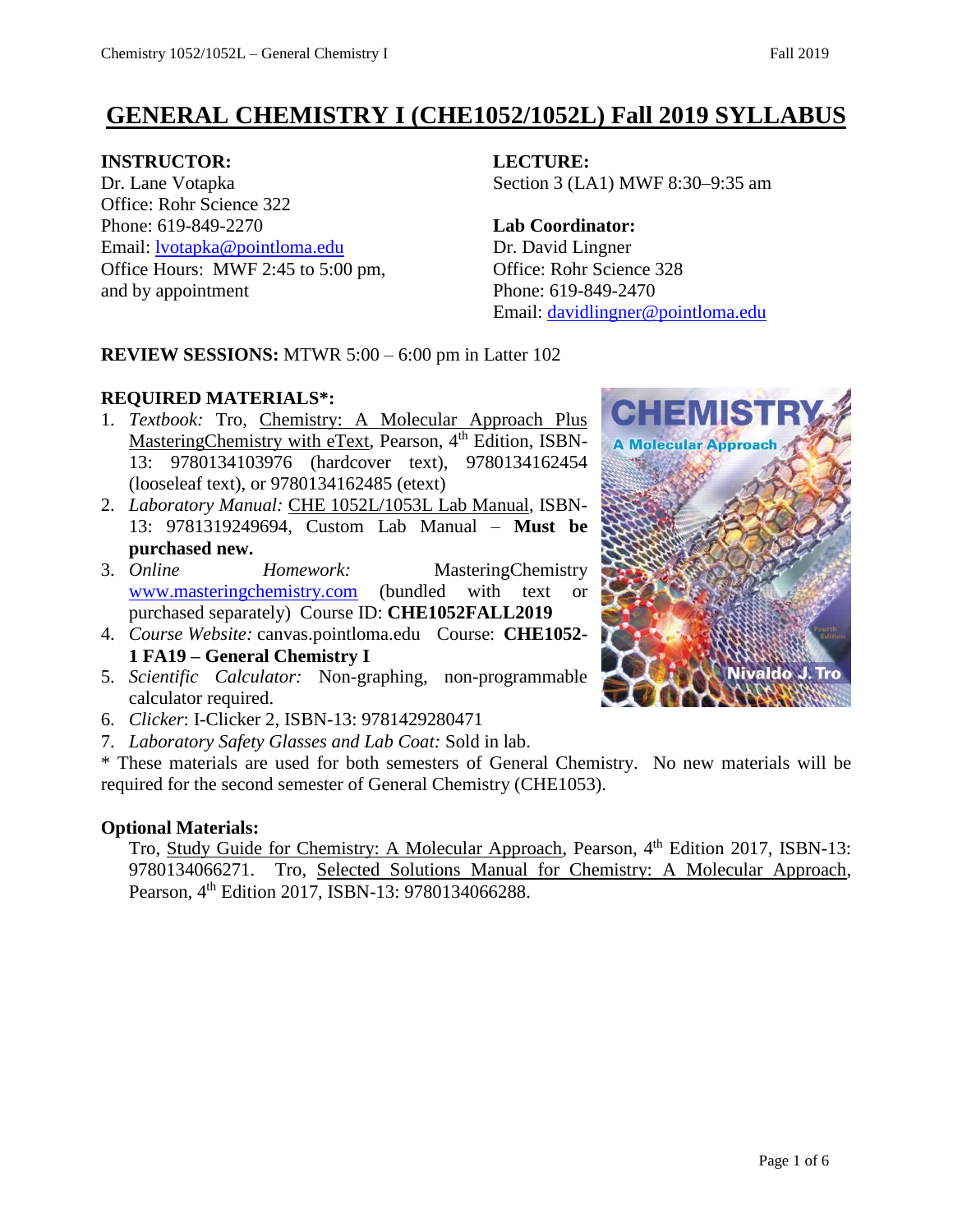## **COURSE DESCRIPTION:**

*CHE1052 (4 units):* Study of the basic principles of modern chemistry. Emphasis on atomic and molecular structure, chemical bonding, gas laws, thermochemistry, states of matter, and solutions. Course includes one three and one-half-hour laboratory each week. Prerequisite(s): Satisfactory high school background or CHE 1003 or PSC 1014. Corequisite(s): CHE 1052L

*CHE1052L (1 unit)*: An inquiry-based laboratory that is a co-requisite for CHE 1052. Letter graded. Corequisite(s): CHE 1052

## **LEARNING OUTCOMES:**

An understanding of chemistry is a necessary part of an education in the basic and applied sciences, engineering, and medical professions. It also provides insight and increased comprehension regarding current events and proposed policies.

Specifically, upon completion of this course, students will be able to:

- Demonstrate a foundational knowledge of the general principles of chemistry including atomic and molecular structure, chemical bonding, reaction energies, states of matter, and behavior solutions.
- Solve problems related to unit conversions, stoichiometry, energy calculations, and gas laws.
- Perform basic chemical laboratory techniques related to the topics listed above.

General Education Learning Outcomes: GELO 1e will be assessed directly using problems on the final exam that are quantitative in nature.

### **EVALUATION:**

The activities described below will contribute to your overall course grade according to the following:

| Hour Examinations (4)           | .50% |
|---------------------------------|------|
| Homework (online $&$ other)     | 15%  |
| Quizzes and In-Class Activities | 15%  |
| <b>Final Examination</b>        | 20%  |

Letter grades will be assigned at the end of the course based on your percentage of total possible points, according to the following APPROXIMATE scale:

| А    | $90 - 100\%$ |
|------|--------------|
| R    | $80 - 89\%$  |
| C    | $70 - 79\%$  |
| D    | $60 - 69\%$  |
| NC/F | $< 60\%$     |

 $(+)$  and  $(-)$  grades will be assigned within each bracket. (There is no A+ grade.)

### **Strategies for success in CHE1052**

- 1. It is crucial that you primarily understand as well as memorize course material. You will be expected to synthesize your knowledge on homework, quizzes, and exams. Focus on recognizing patterns and learn to apply the problem solving strategies that are introduced in the book and lecture.
- 2. Working problems is the key to success. Work the practice problems in the book as you read the material and start homework sets early so that you can take advantage of office hours and review sessions.
- 3. Come prepared to class. The time you invest in reading the assigned sections, taking notes, and answering pre-lecture problems will be repaid in full when it comes time to study for exams.
- 4. Get help if you don't understand something. The instructors are here for you!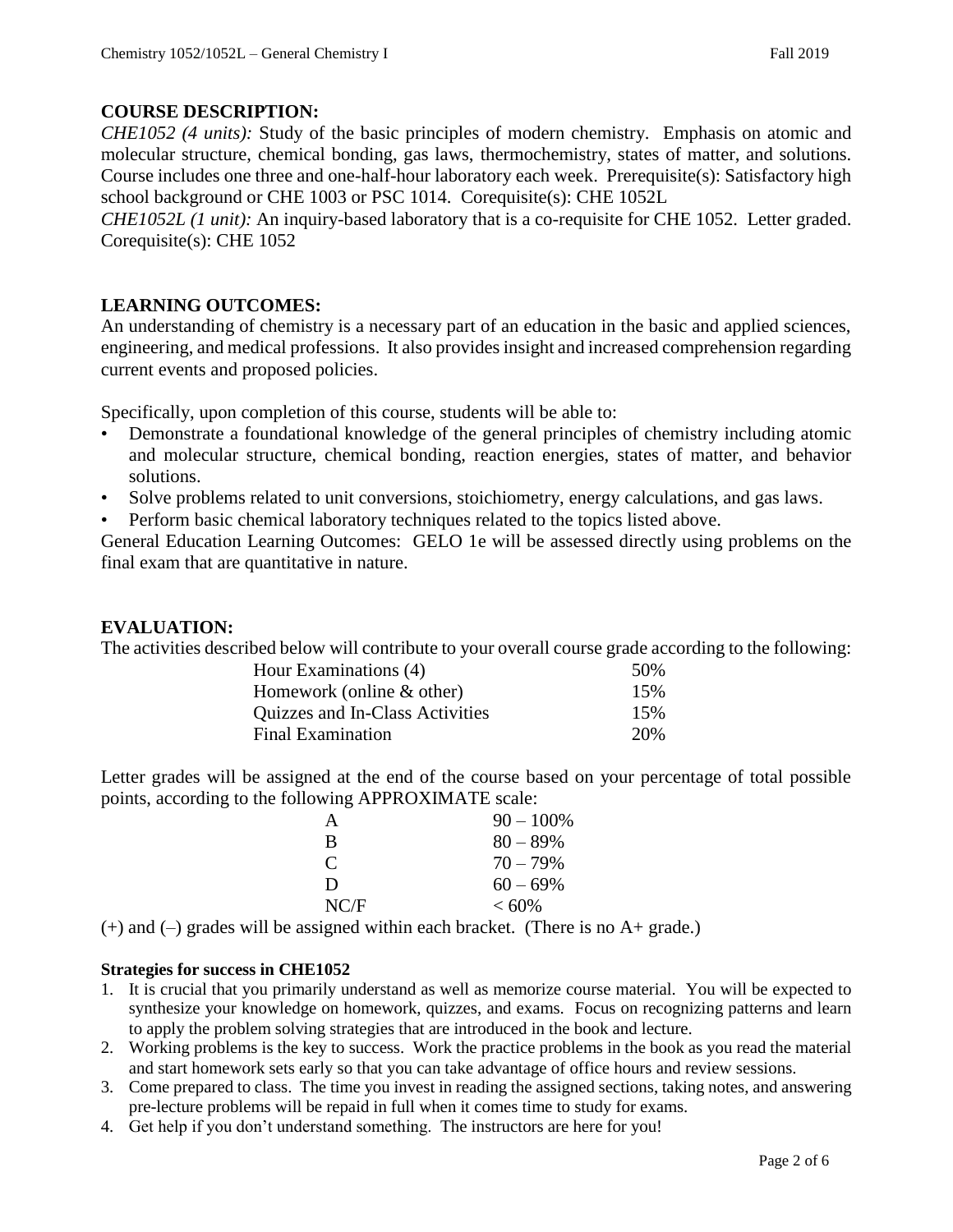#### *Advice from recent General Chemistry students*

- Read the sections assigned for each lecture beforehand. Even if you don't understand what you are reading, it will make so much sense when the instructor explains it. Doing this keeps you on top of this class and makes quizzes and tests much easier to study for.
- I advise them to start mastering chemistry assignments as soon as they are assigned. They should take advantage of office hours, too.
- Go to office hours if you don't understand something! Read the textbook it actually helps so much to go over those examples and do them yourself. When studying for the exams, redo examples from class handouts.
- Dedicate a certain amount of time each day to reviewing in class material and go to his office hours if you are confused about anything at all.
- Pay attention and show up to class! Also read and take notes on the sections that will be covered in lecture. If you're struggling in the class or just not understanding even one thing, go to the tutoring center or office hours and really get it down.
- Stay on top from the beginning. Work on test taking strategy. Study. Exams are everything.
- Pay attention in lab, as long as you do well in lab you should be fine.
- Study hard and prioritize your time. Also, make a good relationship with the professor.
- Apply yourself and work hard. You as an individual determine your success in general chemistry.
- Take the class seriously from the very beginning. Review notes directly after class.

#### **ADMINISTRATION:**

- 1. Attendance: You are responsible for all the material covered during class. Regular and punctual attendance at all classes is considered essential to optimum academic achievement. Attendance will be monitored. If the student is absent from more than 10 percent of class meetings, the faculty member can file a written report which may result in de-enrollment. If the absences exceed 20 percent, the student may be deenrolled without notice until the university drop date or, after that date, receive the appropriate grade for their work and participation. See [Class Attendance](https://catalog.pointloma.edu/content.php?catoid=35&navoid=2136#Class_Attendance) in the Undergraduate Academic Catalog. A lab absence will result in a zero on that lab report and lab quiz.
- 2. The use of portable electronic devices (phones, laptops, iPods, etc.) not related to the course is NOT permitted in the classroom or lab.
- 3. Online Homework: Homework will be assigned regularly through online MasteringChemistry [\(www.masteringchemistry.com](http://www.masteringchemistry.com/) course ID: CHE1052FALL2019). Successful completion of the homework is essential in mastering the course material. Late assignments will not be accepted.
- 4. In-Class Activities: In-Class activities will be assigned and collected periodically during the semester. Inclass activities cannot be made up; however, the lowest in-class activity score will be discarded when final grades are computed.
- 5. Exams and Quizzes: Four exams and a comprehensive final will be given during the semester. Make-up exams will be arranged only if the instructor is contacted prior to the scheduled exam time and then only if you present an institutionally valid excuse. Unannounced quizzes will be given periodically throughout the semester. Quizzes cannot be made up; however, the lowest quiz score will be discarded when final grades are computed. *Only non-graphing and non-programmable calculators may be used for exams and quizzes.* Students need to bring such a calculator to class every day.
- 6. Canvas: Canvas (canvas.pointloma.edu) is used as a repository for course material such as lecture notes, slides, and miscellaneous items. Announcements will be sent out via Canvas. It is your responsibility to check Canvas regularly and to confirm that your correct email address is in the system. Grades will be posted periodically to Canvas.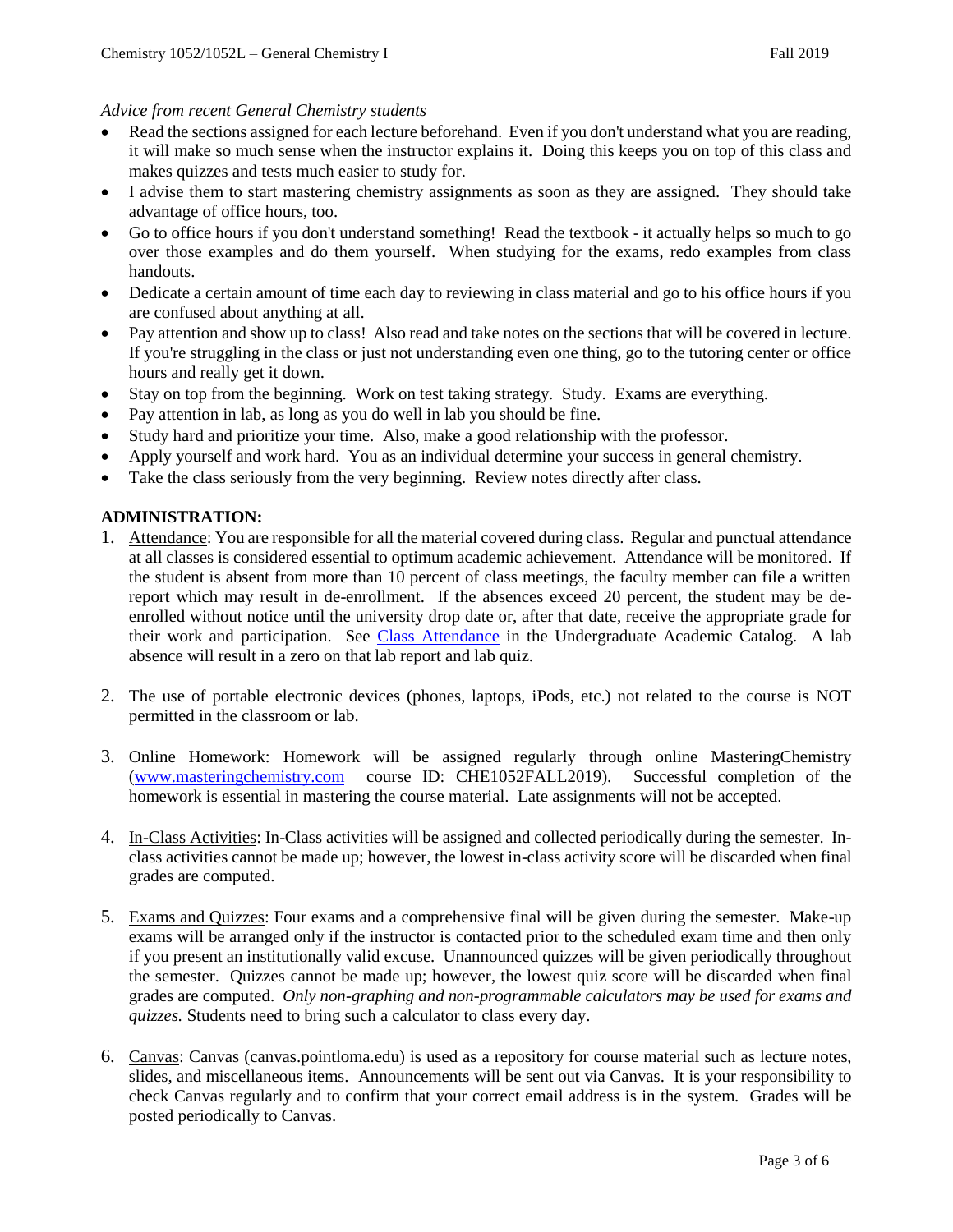7. Laboratories: Laboratory sections will meet on a weekly basis. Attendance is mandatory at all laboratory sessions. If you must miss a lab for a valid reason, you should make prior arrangements with the lab coordinator, no later than the week prior to the lab you will miss, to ascertain if you can attend another lab section. No other shifts in lab schedules will be permitted. There will be no opportunity to make up missed labs. Furthermore, you are responsible for all the material covered in the lab even if you did not attend. Some experiments will be done individually, while others are best worked in pairs. Your lab instructor will specify when you work in pairs. In either case, individual lab reports will be submitted at the end of each period. A quiz, given at the beginning of each lab period, is designed to test individual understanding of the current and previous experiments. The following activities will contribute to your overall lab grade: 75% reports, 25% quizzes. Letter grades will be assigned at the end of the semester based on your percentage of total possible points, according to the following APPROXIMATE scale: A 90 – 100%, B 80  $-89\%$ , C 70 – 79%, D 60 – 69%, NC/F < 60%. Lab safety, participation, and post-lab cleanup will be monitored and may affect student's grade in borderline situations.

#### **OTHER MATTERS:**

Academic Accommodations Policy: While all students are expected to meet the minimum standards for completion of this course as established by the instructor, students with disabilities may require academic adjustments, modifications or auxiliary aids/services. At Point Loma Nazarene University (PLNU), these students are requested to register with the Disability Resource Center (DRC), located in the Bond Academic Center. (DRC@pointloma.edu or 619-849-2486). The DRC's policies and procedures for assisting such students in the development of an appropriate academic adjustment plan (AP) allows PLNU to comply with Section 504 of the Rehabilitation Act and the Americans with Disabilities Act. Section 504 (a) prohibits discrimination against students with special needs and guarantees all qualified students equal access to and benefits of PLNU programs and activities. After the student files the required documentation, the DRC, in conjunction with the student, will develop an AP to meet that student's specific learning needs. The DRC will thereafter email the student's AP to all faculty who teach courses in which the student is enrolled each semester. The AP must be implemented in all such courses. If students do not wish to avail themselves of some or all of the elements of their AP in a particular course, it is the responsibility of those students to notify their professor in that course. PLNU highly recommends that DRC students speak with their professors during the first two weeks of each semester about the applicability of their AP in that particular course and/or if they do not desire to take advantage of some or all of the elements of their AP in that course.

Academic Honesty Policy: Students should demonstrate academic honesty by doing original work and by giving appropriate credit to the ideas of others. Academic dishonesty is the act of presenting information, ideas, and/or concepts as one's own when in reality they are the results of another person's creativity and effort. A faculty member who believes a situation involving academic dishonesty has been detected may assign a failing grade for that assignment or examination, or, depending on the seriousness of the offense, for the course. Faculty should follow and students may appeal using the procedure in the university Catalog. See [Academic](https://catalog.pointloma.edu/content.php?catoid=35&navoid=2136)  [Policies](https://catalog.pointloma.edu/content.php?catoid=35&navoid=2136) for definitions of kinds of academic dishonesty and for further policy information.

Final Examination Policy: Successful completion of this class requires taking the final examination **on its scheduled day**. See the 2019-2020 [final examination schedule.](https://drive.google.com/file/d/19qmj9RId5_4NaJOjmmIguVPiWomWNYOS/view) No requests for early examinations or alternative days will be approved.

PLNU Copyright Policy: Point Loma Nazarene University, as a non-profit educational institution, is entitled by law to use materials protected by the US Copyright Act for classroom education. Any use of those materials outside the class may violate the law.

PLNU Mission: Point Loma Nazarene University exists to provide higher education in a vital Christian community where minds are engaged and challenged, character is modeled and formed, and service becomes an expression of faith. Being of Wesleyan heritage, we aspire to be a learning community where grace is foundational, truth is pursued, and holiness is a way of life.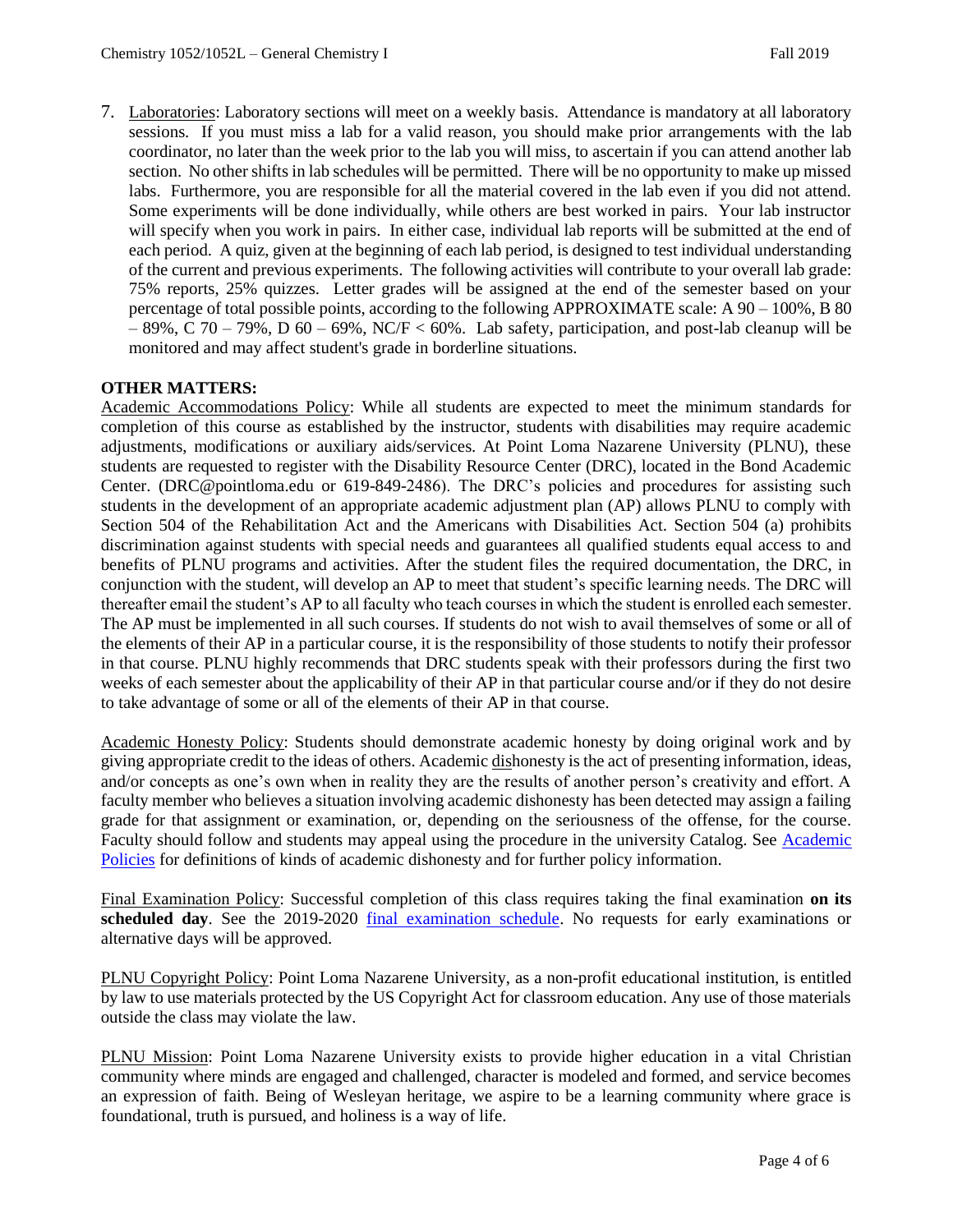# **CHEMISTRY 1052/1052L CLASS AND LAB SCHEDULE**

| <b>DATE</b> | <b>LECTURE TOPICS</b>                                                                                                         | <b>READING</b><br><b>ASSIGNMENT</b> | <b>LABORATORY</b>                                             |
|-------------|-------------------------------------------------------------------------------------------------------------------------------|-------------------------------------|---------------------------------------------------------------|
| $9/4$ (W)   | Introduction, Atoms, Molecules, Scientific Approach,<br>Classification of Matter, Physical/Chemical Changes<br>and Properties | $1.1 - 1.4$                         | No Lab                                                        |
| $9/6$ (F)   | Energy, Units/Reliability of Measurements<br>and<br><b>Solving Chemical Problems</b>                                          | $1.5 - 1.8$                         |                                                               |
| $9/9$ (M)   | Atoms, Modern Atomic Theory and Laws, Electrons,<br>Atomic Structure and Subatomic Particles                                  | $2.1 - 2.6$                         | Check-in<br><b>AND</b><br>Scientific<br>Measurements $(p. 1)$ |
| $9/11$ (W)  | Periodic Law, Periodic Table, Atomic Mass and Molar<br><b>Mass</b>                                                            | $2.7 - 2.9$                         |                                                               |
| $9/13$ (F)  | Chemical Bonds, Chemical Formulas, Molecular<br>Models, Elements and Compounds                                                | $3.1 - 3.4$                         |                                                               |
| $9/16$ (M)  | Ionic Compounds, Molecular Compounds, Formula<br>and Molar Mass of Compounds                                                  | $3.5 - 3.8$                         | Determination of a<br>Chemical Formula: The                   |
| $9/18$ (W)  | Composition of Compounds, Determining Chemical<br>Formulas and Writing/Balancing Chemical Equations                           | $3.9 - 3.11$                        | Reaction of Iodine with<br>Zinc $(p. 19)$                     |
| $9/20$ (F)  | EXAM #1 $(day 8)$                                                                                                             | Chapters $1-3$                      | <b>AND</b><br>Nomenclature<br>Worksheet (handout)             |
| $9/23$ (M)  | Limiting<br>Stoichiometry,<br>Reaction<br>Reactant,<br>Theoretical and Percent Yield                                          | $4.1 - 4.3$                         |                                                               |
| $9/25$ (W)  | Solution Concentration and Stoichiometry, Aqueous<br>Solutions and Solubility                                                 | $4.4 - 4.5$                         | A Cycle of Copper<br>Reactions $(p. 27)$                      |
| $9/27$ (F)  | Precipitation Reactions and Representing Aqueous<br>Reactions                                                                 | $4.6 - 4.7$                         |                                                               |
| $9/30$ (M)  | Acid-Base and Gas Evolution Reactions                                                                                         | 4.8                                 | Volumetric Titration of<br>Acids and Bases $(p. 39)$          |
| $10/2$ (W)  | <b>Oxidation-Reduction Reactions</b>                                                                                          | 4.9                                 |                                                               |
| $10/4$ (F)  | Pressure and Gas Laws                                                                                                         | $5.1 - 5.5$                         |                                                               |
| $10/7$ (M)  | Gas Mixtures and Gas Stoichiometry                                                                                            | $5.6 - 5.7$                         | Determining R Using a<br><b>Metal-HCl Reaction</b>            |
| $10/9$ (W)  | Kinetic Molecular Theory, Diffusion, Effusion, and<br><b>Real Gases</b>                                                       | $5.8 - 5.10$                        | (p. 47)<br><b>AND</b>                                         |
| $10/11$ (F) | <b>EXAM #2 (day 17)</b>                                                                                                       | Chapters $4-5$                      | Oxidation-Reduction<br>Worksheet (handout)                    |
| $10/14$ (M) | Energy Definitions, Internal Energy, Heat and Work                                                                            | $6.1 - 6.3$                         | The Molar Volume of                                           |
| $10/16$ (W) | Heat and Work, Calorimetry                                                                                                    | $6.4 - 6.5$                         | Dioxygen and Other<br>Gases $(p. 55)$                         |
| $10/18$ (F) | <b>Enthalpy and Calorimetry</b>                                                                                               | $6.6 - 6.7$                         |                                                               |
| $10/21$ (M) | <b>Enthalpy of Reaction</b>                                                                                                   | $6.8 - 6.10$                        | Enthalpy Changes in                                           |
| $10/23$ (W) | Quantum Mechanics and Nature of Light                                                                                         | $7.1 - 7.2$                         | <b>Chemical Reactions:</b><br>Hess's Law $(p. 65)$            |
| $10/25$ (F) | <b>Fall Break - No Class</b>                                                                                                  |                                     |                                                               |